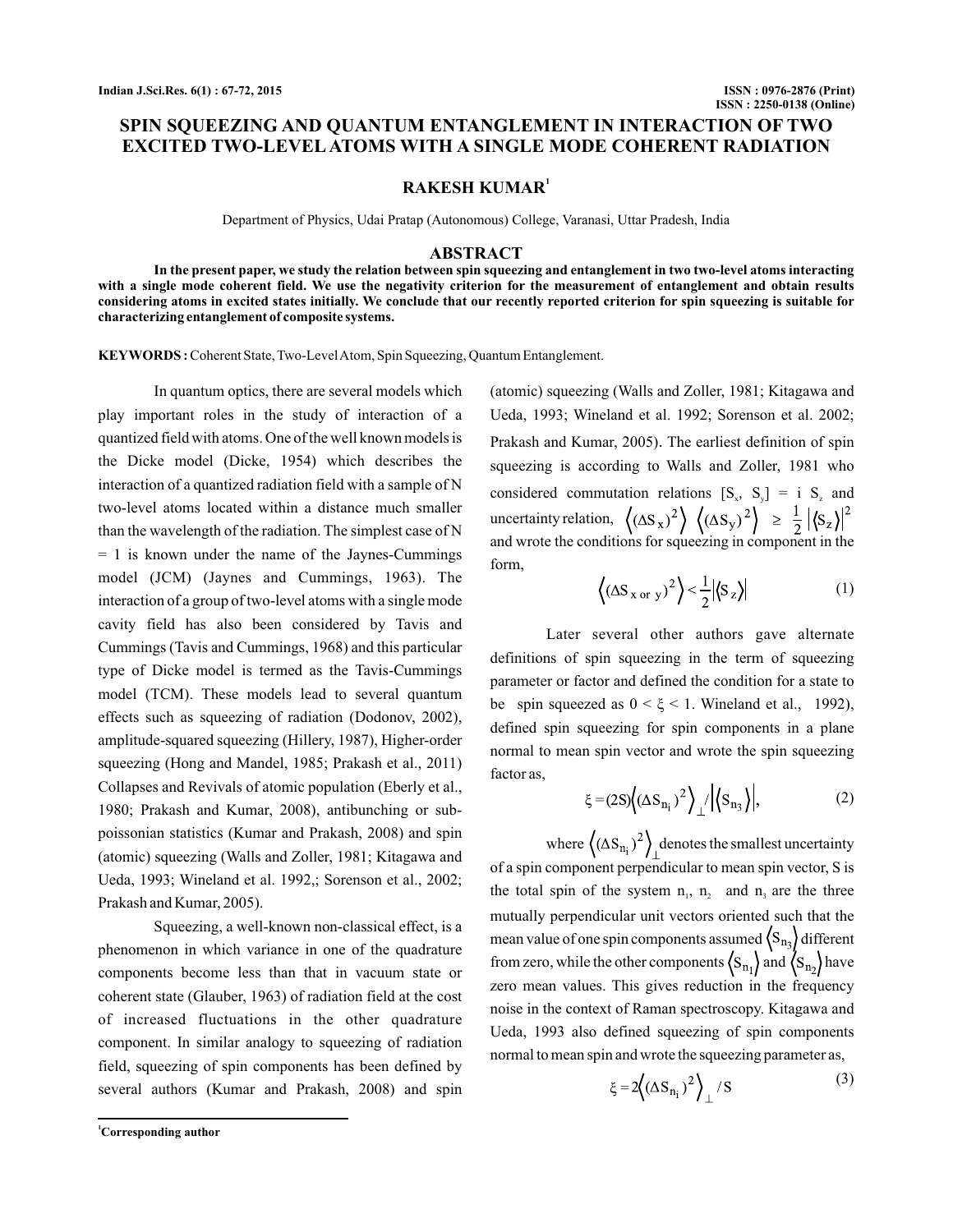Sorensen et al., 2002 proposed the parameter for defining the spin squeezing,

$$
\xi = N \left( (\Delta S_x)^2 \right) / \left\langle S_y \right\rangle^2 + \left\langle S_z \right\rangle^2
$$
 (4)  
Recently Prakash and Kumar, 2005 defined the

squeezing parameter for components in the xy-plane as,

$$
S_{\theta} = 2((\Delta S_{\theta})^2)/[(S_{\theta+\pi/2})^2 + (S_{z})^2]^{1/2}
$$
 (5)

which is a natural generalization of the earliest and simplest definition of Walls and Zoller, 1981. The Kitagawa-Ueda definition is a special case of this definition when direction of mean spin is perpendicular to  $\theta$ -direction.

The quantum entanglement is one of the most important phenomena in quantum information processing. Quantum entanglement of mixed states has been paid much attention in recent days and widely considered in different physical systems (Wootters, 1998; Peres, 1996; Horodecki, 1997).When we deal with the entanglement of mixed states, first step is to choose a criterion to quantify it. Peres and Horodecki (Peres, 1996; Horodecki, 1997) found a criterion to evaluate the entanglement of mixed state. According to Peres et. al. when the partial transposition of its density matrix gives negative eigenvalues, the bipartite system is entangled. Spin squeezing can also be used as a measure of entanglement in multi-atom system. Sorenson et al., 2002 proposed a criterion to quantify the entanglement in term of spin squeezing parameter. According to the definition of Sorensen et. al., a state having squeezing parameter  $\xi$  < 1 is an entangled state. In the present paper we study the relation between entanglement and spin squeezing in two two-level systems interacting with a single mode coherent radiation. We conclude that the criterion for spin squeezing given by Prakash and Kumar is better than that given by Sorensen et al. for the measurement of entanglement. It has been found that when the atoms are initially in excited state they become highly entangled through interaction with coherent radiation.

**Time Evolution Operator for Two Two-Level Atoms Interacting With a Single Mode Radiation**

Consider a system of two two-level atoms interacting with a single resonant mode of radiation with zero detuning. If the atoms are located in a region small in comparison with the wavelength of the field, but not so small so as to make them interact directly with each other, the Hamiltonian (Dicke, 1954) of the system in the dipole and rotating wave approximation is given in the natural system of units  $(h=1)$  by

$$
H = H_0 + H_I; H_0 = H_F + H_A,
$$
\n(6)

Here, 
$$
H_F = \omega_F N
$$
,  $H_A = \omega_A S_z$ ,  $H_I = g (a S_+ + a^+ S_*)$ ,

 $N = a<sup>†</sup>a$  and subscripts F, A, and I refer to field, atoms and interaction, N, a and  $a^+$  are number, annihilation and creation operators respectively,  $S_{1}$  g is coupling constant and are the Dicke's collective atom operators (Dicke, 1954). If  $|u\rangle_i$ and  $|1\rangle$  are the interacting upper and lower energy states of the i<sup>th</sup> (i = 1, 2) two-level atom,

$$
S_{\pm} = \sum_{i=1,2} S_{\pm i}; \ \ S_{z} = \sum_{i=1,2} S_{zi}; \ S_{\pm} \equiv S_{xi} \pm iS_{yi}, \quad (7)
$$

$$
S_{+i} = |u\rangle_{i} \langle 1|; \ S_{-i} = |1\rangle_{i} \langle u|; S_{z} = \frac{1}{2} [|u\rangle_{i} \langle u| - |1\rangle_{i} \langle 1|];
$$
 (8)

Here  $S_{\text{+}}$  and  $S_{\text{z}}$  satisfy the angular momentum commutation relation,

$$
[S_+, S_-] = 2S_z, [S_z, S_{\pm}] = \pm S_{\pm}.
$$
 (9)

 $\langle$  [j, m  $\pm$ 1) Since [S<sup>2</sup>, H] = 0, quantum number *j* does not In the truncated Hilbert space, the atomic system is described by the eigenstates  $|i, m\rangle$  defined by,  $S^2 | j, m \rangle = j(j+1) | j, m \rangle;$   $S_z | j, m \rangle = m | j, m \rangle$  $S^2 = \frac{1}{2} [S_+ S_- + S_- S_+] + S_z^2$ . For a system consisting of two two-level atoms,  $j = 1$  with  $m = 1, 0, -1$  and  $j = 0$  with  $m = 0$ . These two states have the property  $S_{+} | j, m \rangle = \sqrt{(j \mp m)(j \pm m + 1)}$ change and, therefore, if the atomic state has  $j = 1$  initially, we have to consider states  $|1, 1\rangle, |1, 0\rangle$ , and  $|1, -1\rangle$  only while studying the later time evolution of the atomic state.

We note that commutation relations  $(9)$  lead to  $[H_0,$  $H_1$ ] = 0. This shows that the time evolution operator can be written as,  $U = U_0 U_1$  where.  $U_0 = e^{-iH_0t}$  and  $U_1 = e^{-iH_1t}$ 

The exact time evolution operator in interaction picture in the form (Prakash and Kumar, 2005),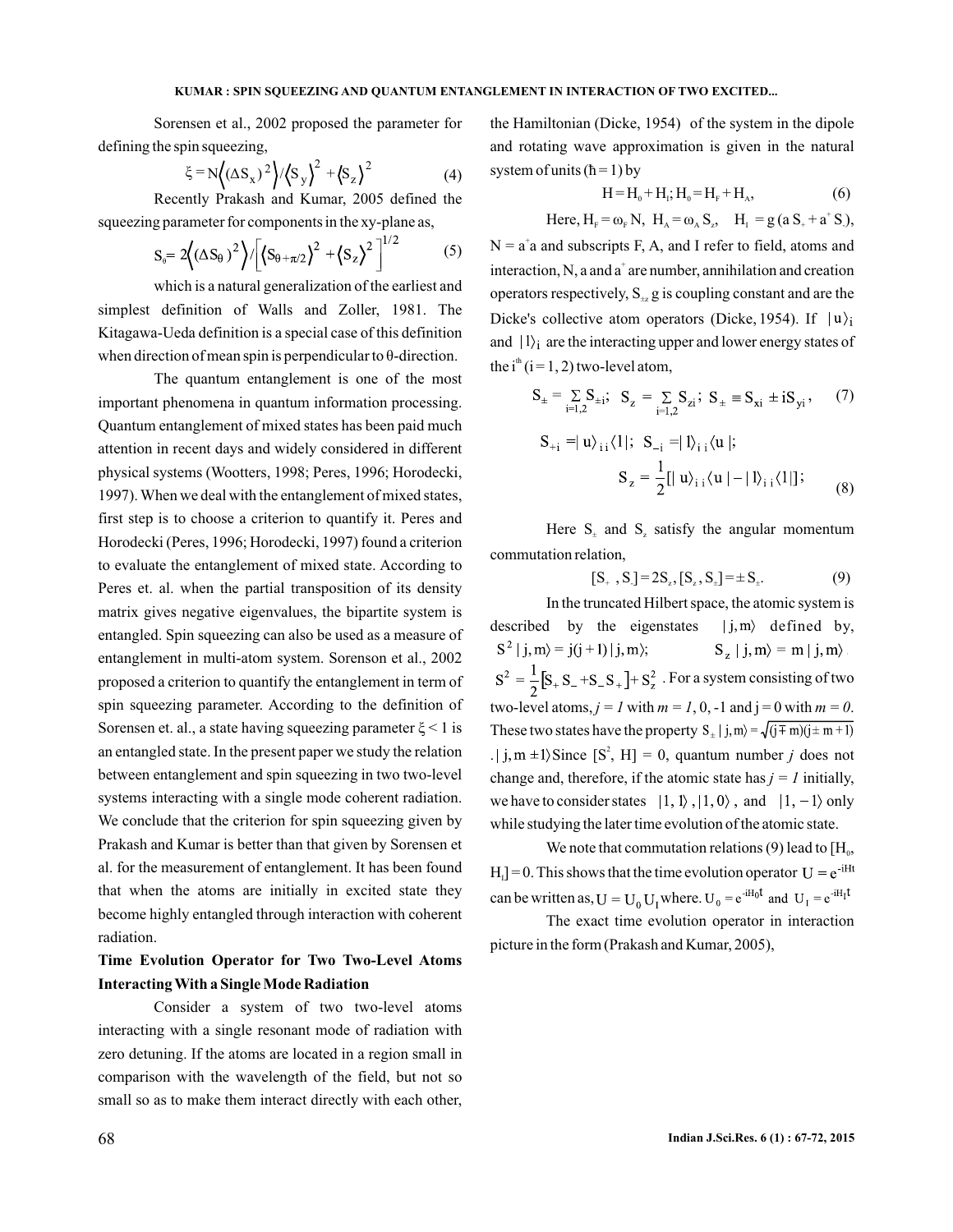$$
U_{I} = e^{iH_{I}t} = \begin{cases} 1 + (N+1)C(N+1) & \text{if } S(N+1)a & C(N+1)a^{2} \\ \text{if } i = 0 \text{if } S(N+1) & \text{else } C(N+1)a^{2} \\ \text{if } i = 0 \text{if } S(N+1) & \text{if } S(N) & 1 + NC(N+1) \end{cases} \tag{10}
$$

Here

$$
C(N) = {cos(gt\sqrt{4N + 2}) - 1}/(2N + 1)
$$
  
 
$$
S(N) = {sin (gt\sqrt{4N + 2})} / \sqrt{2N + 1}
$$
 (11)

## **Criteria for Spin Squeezing**

Instead of considering squeezing of spin components Sx and Sy separately, let us consider a more general operator,

$$
S_{\theta} = S_x \cos \theta + S_y \sin \theta \tag{12}
$$

Commutation relation  $[S_{\theta}, S_{\theta+\pi/2}] = i S_z$  gives

$$
\left\langle \left(\Delta S_{\theta}\right)^{2}\right\rangle \left\langle \left(\Delta S_{\theta+\pi/2}\right)^{2}\right\rangle \geq \frac{1}{4} \left\langle S_{z}\right\rangle \Big|^{2} \tag{13}
$$

Commutation relations  $[S_0, S_{\theta+\pi/2}] = i S_z$  and  $[S_0, S_z]$  $= -i S_{\theta + \pi/2}$ , indicate squeezing for  $S_{\theta}$ , if or  $\left\langle (\Delta S_{\alpha})^2 \right\rangle < \frac{1}{2}$   $\left\langle S_{\alpha+\pi/2} \right\rangle$ . We can obtain the most general criterion for squeezing of the operator  $S_e$  by considering, in place of the triad of operators,  $(S_{\theta}, S_{\theta+\pi/2} \text{ and } S_{z})$ , the triad,  $(S_{\theta}, S_{\theta+\pi/2}, \varphi)$  and  $S_{\theta+\pi/2}, \varphi+\pi/2)$  with θ θ+π/2  $_{0+\pi/2}$ , mureare squeezing for  $\omega_0$ z anu  $\mathsf{L}\mathsf{v}_0$ ,  $\mathsf{v}_z$ ,

$$
S_{\theta+\pi/2}, \, \varphi = S_{\theta+\pi/2} \cos \varphi + S_z \sin \varphi \, ; \, S_{\theta+\pi/2}, \, \varphi+\pi/2 = -S_{\theta+\pi/2} \sin \varphi + S_z \cos \varphi, \tag{14}
$$

and an arbitrary  $\varphi$ . These operators give  $[S_{\theta}, S_{\theta+\pi/2}, \Box_{\theta}]$ 

= i  $S_{\theta+\pi/2}$ ,  $S_{\theta}$ ,  $S_{\theta+\pi/2}$ ,  $S_{\theta+\pi/2}$ ]=-i  $S_{\theta+\pi/2}$ , and therefore the uncertainty relations,

$$
\left\langle (\Delta S_{\theta})^2 \right\rangle \left\langle (\Delta S_{\theta + \pi/2, \varphi})^2 \right\rangle \ge \frac{1}{4} \left| \left\langle S_{\theta + \pi/2, \varphi + \pi/2} \right\rangle \right|^2 \tag{15}
$$

$$
\left\langle (\Delta S_{\theta})^2 \right\rangle \left\langle (\Delta S_{\theta + \pi/2, \varphi + \pi/2})^2 \right\rangle \ge \frac{1}{4} \left| \left\langle S_{\theta + \pi/2, \varphi} \right\rangle \right|^2 \tag{16}
$$

One may call  $S_0$  squeezed if

$$
\left\langle (\Delta S_{\theta})^2 \right\rangle < \frac{1}{2} \left| \left\langle S_{\theta + \pi/2, \varphi + \pi/2} \right\rangle \right| \quad \text{and/or} \quad \left\langle (\Delta S_{\theta})^2 \right\rangle < \frac{1}{2} \left| \left\langle S_{\theta + \pi/2, \varphi} \right\rangle \right| \quad (17)
$$

Eq(17) shows that the values of  $\left\langle S_{\theta+\pi/2,\varphi}\right\rangle$  and  $|\langle S_{\theta+\pi/2,\varphi+\pi/2}\rangle|$  as  $\varphi$  is varied, lies between 0 and  $\left[\left\langle S_z \right\rangle^2 + \left\langle S_{\theta + \pi/2} \right\rangle^2 \right]^{1/2}$ 

The most general criterion for squeezing is, therefore,

$$
\left\langle (\Delta S_{\theta})^2 \right\rangle < \frac{1}{2} \left[ \left\langle S_z \right\rangle^2 + \left\langle S_{\theta + \pi/2} \right\rangle^2 \right]^{1/2} \tag{18}
$$

because, if this relation holds, then one can always find separate intervals for  $\varphi$  for holding of the two Eqs.(17). In case these two intervals for  $\varphi$  overlap, in the region of overlap, both of Eqs.(17) are satisfied and both components,  $S_{\theta}$  and  $S_{\theta+\pi/2}$  are squeezed simultaneously (Prakash and Kumar, 2005) .

#### **Evaluation of Spin Squeezing and Entanglement**

Let us consider an interacting system of two twolevel atoms and a single mode radiation. We consider distance between atoms small as compared to the radiation wavelength but not so close so as to make them interact with each other directly. The Hamiltonian for this system in the dipole and rotating wave approximations has been has been solved and the time-evolution operator evaluated. We can use the result Eq. (10) for it, find the state of the systems after interaction for time interval t and find spin squeezing.

Before we make explicit calculations for squeezing factors, we note that we can write

$$
f(S_0) = \langle \alpha | \langle j, m | U^{+1} f(S_x) U_1 | j, m \rangle | \alpha \rangle =
$$
  
 
$$
\langle \alpha | \langle j, m | e^{iH_1 t} e^{i\theta (S_z + N)} f(S_x) e^{i\theta (S_z + N)} e^{-iH_1 t} | j, m \rangle | \alpha \rangle
$$
  
(19)

Since  $[Sz + N, HI] = 0$  and

$$
e^{i\theta N} | \alpha \rangle = \sum_{n} e^{-\frac{1}{2}|\alpha|^2} \frac{\alpha^n}{\sqrt{n!}} e^{i\theta N} |n \rangle
$$
  

$$
= \sum_{n} e^{-\frac{1}{2}|\alpha|^2} \frac{(\alpha e^{i\theta})^n}{\sqrt{n!}} |n \rangle = |\alpha e^{i\theta} \rangle
$$
(20)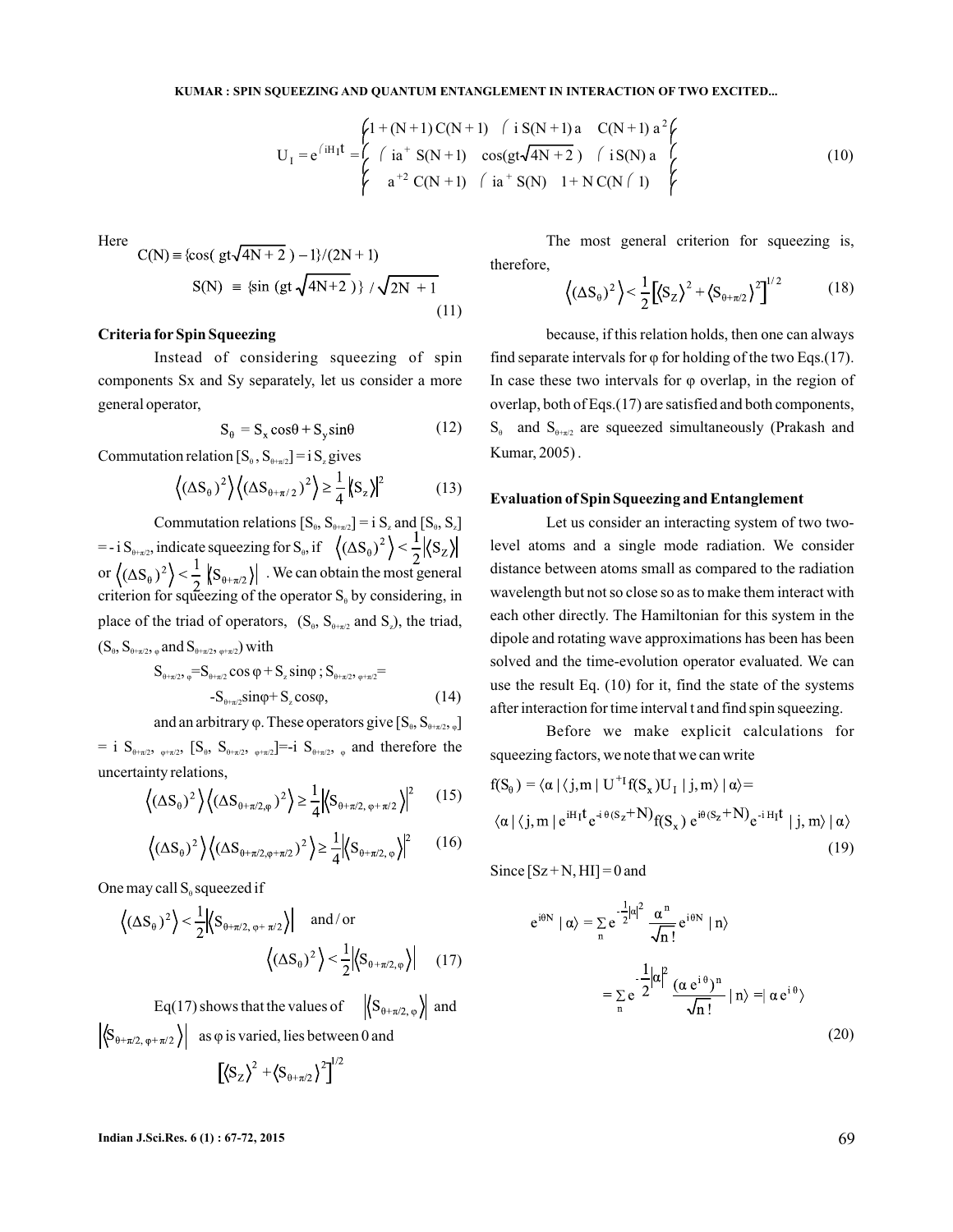#### **KUMAR : SPIN SQUEEZING AND QUANTUM ENTANGLEMENT IN INTERACTION OF TWO EXCITED...**

$$
f(S_0) = \langle \alpha | \langle j, m | e^{-i\theta (S_Z + N)} e^{iH_1t} f(S_x) e^{-iH_1t} e^{i\theta (S_Z + N)} | j, m \rangle | \alpha \rangle
$$

$$
= \langle |\alpha| e^{-i(\theta + \theta_{\alpha})} | \langle j, m | e^{iH_1 t} f(S_x) e^{-iH_1 t} | j, m \rangle | |\alpha| e^{i(\theta + \theta_{\alpha})} \rangle
$$
\n(21)

This shows that, when initial radiation state is squeezing factor for  $\mathbf{S}_{\theta}$  is a function of  $\theta + \theta_{\alpha}$ and hence the results for arbitrary  $\theta$  and  $\theta_{\alpha}$  can be obtained by studying squeezing of  $S_0$  with (i)  $\theta$  arbitrary but  $\theta_a$  fixed and  $S_{\theta} = S_{\mathbf{x}}$ ). (i.e.,  $\theta_a$  and  $\theta$  real) or (ii)  $\theta_a$  arbitrary and  $\theta$  fixed (i.e.,  $\theta = 0$ 

## **(a) Spin Squeezing**

If both atoms are excited and radiation is in the coherent state  $|\alpha\rangle$  initially, the initial state is, and the final state is then obtained using Eq. (10) in the form,

$$
|\psi\rangle = [1 + (N + 1) C(N + 1)]|\alpha\rangle|1, 1\rangle - ia^{+} S(N + 1)|\alpha\rangle|1, 0\rangle + a^{+2} C(N + 1)|\alpha\rangle|1, -1\rangle
$$
\n(22)

Direct results using Eq.(21) and Eq.(22) are,

$$
\langle S_{\theta} \rangle = \sqrt{2} \left| \alpha \right| \sin(\theta + \theta_{\alpha}) (P_1 - P_2)
$$

$$
\langle S_{\theta + \pi/2} \rangle = \sqrt{2} \left| \alpha \right| \cos(\theta + \theta_{\alpha}) (P_1 - P_2) \tag{23}
$$

$$
\langle S_z \rangle = Q_1 - Q_2
$$
  

$$
\langle S_\theta^2 \rangle = \frac{1}{2} + \frac{1}{2} R_1 + |\alpha|^2 \cos 2(\theta + \theta_\alpha) R_2
$$

Where,

$$
P_1 = e^{-\left| \alpha \right|^2} \sum_{n=0}^{\infty} \frac{\left| \alpha \right|^{2n}}{n!} (n+2) S(n+2) C(n+1),
$$
  

$$
P_2 = e^{-\left| \alpha \right|^2} \sum_{n=0}^{\infty} \frac{\left| \alpha \right|^{2n}}{n!} (1 + (n+2) C(n+2)) S(n+1),
$$

$$
Q_{1} = e^{-|\alpha|^{2}} \sum_{n=0}^{\infty} \frac{|\alpha|^{2n}}{n!} (1 + (n+1)C(n+1))^{2},
$$
  
\n
$$
Q_{2} = e^{-|\alpha|^{2}} \sum_{n=0}^{\infty} \frac{|\alpha|^{2n}}{n!} (n+1)(n+2)(C(n+1))^{2},
$$
  
\n
$$
R_{1} = e^{-|\alpha|^{2}} \sum_{n=0}^{\infty} \frac{|\alpha|^{2n}}{n!} (n+1)(S(n+1))^{2},
$$
  
\n
$$
R_{2} = e^{-|\alpha|^{2}} \sum_{n=0}^{\infty} \frac{|\alpha|^{2n}}{n!} (1 + (n+3)C(n+3))C(n+1)
$$

and  $C(n)$  and  $S(n)$  are as defined by Eq.(11), if we replace N by n. Using Eq.(18), we define the squeezing factor,

$$
S_{\theta} = \left\langle (\Delta S_{\theta})^2 \right\rangle / \frac{1}{2} [\left\langle S_z \right\rangle^2 + \left\langle S_{\theta + \pi/2} \right\rangle^2]^{1/2}
$$
\n(25)

which is a function of  $|\theta + \theta_{\alpha}|$ ,  $\alpha$  and gt. This gives spin squeezing for a general spin component  $S_{\theta}$ , whenever  $S_{\theta} < 1$ .

When we varied even  $\theta + \theta_a$  (i.e. when we dropped the Kitagawa-Ueda restrictions that squeezing of only spin components perpendicular to mean atomic spin will be considered) and considered all spin components, we find the minimum squeezing factor  $S_e = 0.09612$  (i.e. nearly 90% squeezing) at  $\theta = -\theta_a + \pi/2$ , gt = 0.029 and  $\alpha = 26.247$ . We study variation of  $S_0$  with gt for fixed  $\theta + \theta_\alpha$  and  $\alpha$  near this minimum and results are given in Figure 1.We also compare the results of spin squeezing with that of Sorensen et al. results in Figure 1. α and<br>bonen<br>e. wh<br>teezin<br>tomid<br>ponen<br>12 (i.  $S_0$ ,<br>n w<sub>i</sub> of<br>gpi:<br>s, w<br>= 2(d α

## **(b) Entanglement**

The Dicke system is composed of three energy levels  $|1, 1\rangle = |e_1e_2\rangle$ ,  $|1, 0\rangle = (|e_1g_2\rangle + |e_2g_1\rangle)/\sqrt{2}$  and  $|1,-1\rangle = |g_1g_2\rangle$ . These energy levels are known as the Dicke collective states. The states  $|1, 1\rangle$  and  $|1, -1\rangle$  are the excited  $\ket{e}$  and ground state  $\ket{g}$  levels of individual atoms whereas  $|1, 0 \rangle$  is a superposition of  $|e\rangle$  and  $|g\rangle$  state of individual atom. In order to analyze the relation between entanglement and spin squeezing parameter, we express the density matrix,  $\rho = |\Psi| \sqrt{\Psi}$  of the system. Using Eq.(22), we find the density matrix of the system in basis of the product states  $\{|e_1e_2\rangle, |e_1g_2\rangle, |e_2g_1\rangle, |g_1g_2\rangle\}$  which takes the form,

$$
\rho = \begin{pmatrix}\nm_{11} & m_{12} & m_{13} & m_{14} \\
m_{21} & m_{21} & m_{23} & m_{24} \\
m_{31} & m_{32} & m_{33} & m_{34} \\
m_{41} & m_{42} & m_{43} & m_{44}\n\end{pmatrix}
$$
\n(26)

Here,

(24)

$$
m_{11} = e^{-|\alpha|^2} \sum_{n=0}^{\infty} \frac{|\alpha|^{2n}}{n!} [1 + (n+1)C(n+1)]^2,
$$
  

$$
m_{12} = -i \alpha^* e^{-|\alpha|^2} \sum_{n=0}^{\infty} \frac{|\alpha|^{2n}}{n!} [1 + (n+2)C(n+2)]S(n+1),
$$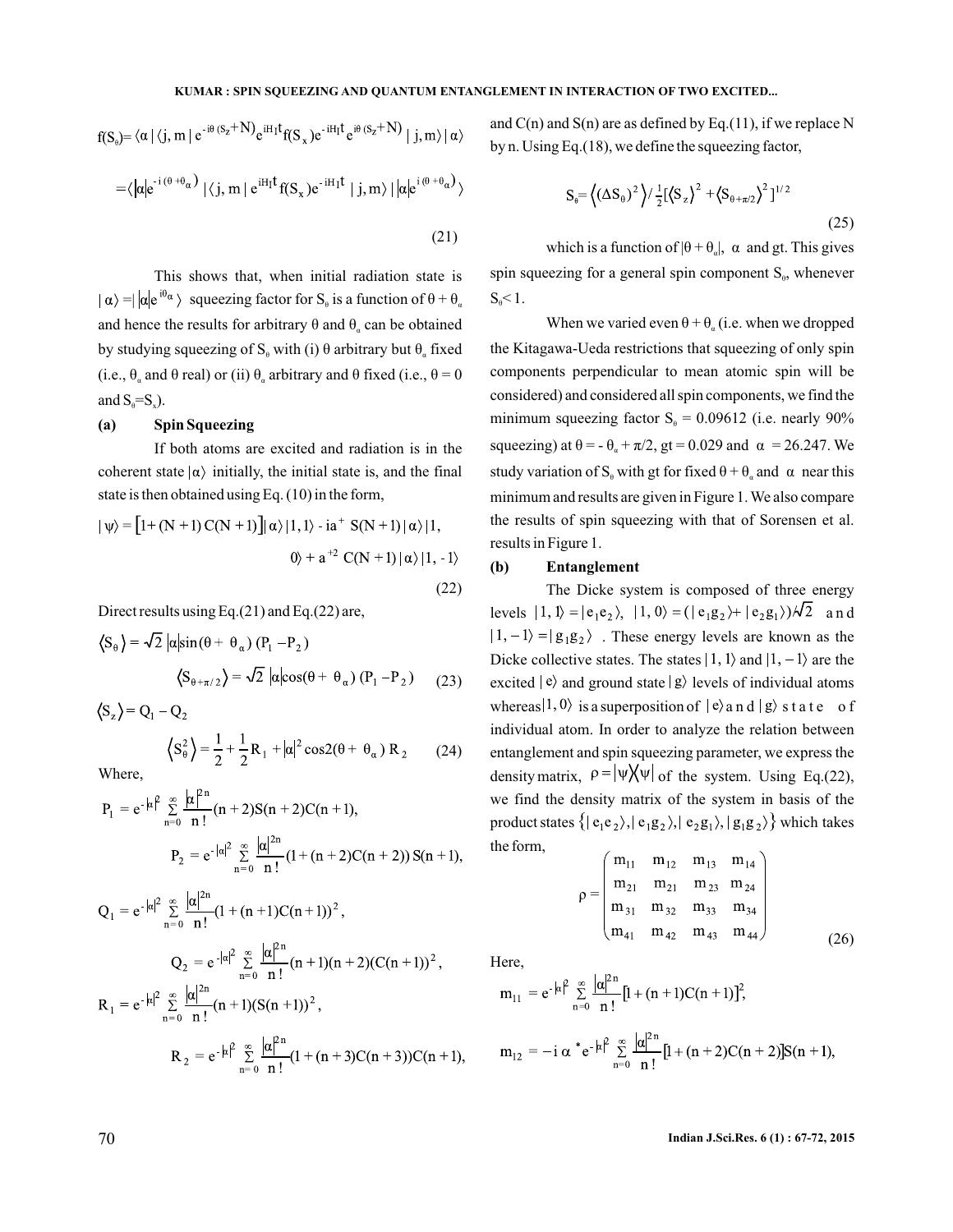$m_{13} = m_{12}$ ,  $m_{14} = \alpha^2 e^{-|\alpha|^2} \sum_{n=0}^{\infty} \frac{|\alpha|^{2n}}{n!} [1 + (n+3)C(n+3)]C(n+1),$ 

 $m_{21} = (m_{12})^*$ ,

$$
m_{22} = \frac{1}{2} e^{-|\alpha|^2} \sum_{n=0}^{\infty} \frac{|\alpha|^{2n}}{n!} (n+1) [S(n+1)]^2 = m_{23} = m_{32} = m_{33}
$$

$$
m_{24} = \frac{\alpha^*}{\sqrt{2}} e^{-|\alpha|^2} \sum_{n=0}^{\infty} \frac{|\alpha|^{2n}}{n!} [(n+2)C(n+1)]S(n+2) = m_{23},
$$

 $m_{31} = (m_{12})^*$ ,  $m_{41} = (m_{14})^*$ ,  $m_{42} = (m_{24})^*$ ,  $m_{43} = (m_{34})^*$ and

$$
m_{44} = e^{-|\alpha|^2} \sum_{n=0}^{\infty} \frac{|\alpha|^{2n}}{n!} (n+1)(n+2) [C(n+1)]^2
$$

Given the density matrix, it is possible to calculate the entanglement between the atoms. To quantify the degree entanglement, we use the negativity criterion for entanglement (Wootters, 1998), where negativity is the sum of the absolute value of all the negative eigen values of partial transposition density matrix. The partial transposition of density matrix,  $\rho = |\psi| |\psi|$  is

$$
\rho^{T} = \begin{pmatrix}\nm_{11} & m_{12} & m_{31} & m_{32} \\
m_{21} & m_{21} & m_{41} & m_{42} \\
m_{13} & m_{14} & m_{33} & m_{34} \\
m_{23} & m_{24} & m_{43} & m_{44}\n\end{pmatrix}
$$

We calculate numerically the eigen values of partial transposition of density matrix and find the entanglement

$$
E = \log_2(2N + 1) \tag{27}
$$

where N the is negativity.

## **DISCUSSION**

The variation of entanglement with coupling constant gt is shown in Figure  $(1)$ . Figure  $(1)$  clearly shows that the spin squeezing defined on the basis of Prakash criterion (HPC) measures the entanglement for small coupling time and vice versa. From Figure  $(1)$ , we conclude that for small coupling time both entanglement and spin squeezing is maximum simultaneously while for large

coupling time both do not occur simultaneously. The Sorenson criterion (SOCI) does not explain this effect as shown in Figure  $(1)$ . Figure  $(2)$  shows variation of entanglement with coupling time gt and square root of average number of photons for  $\theta + \theta_{\alpha} = \pi/2$ .



**Figure 1 : Variation of Squeezing factor, fixed**  $|\alpha|$  and  $\theta$  +  $\theta$ <sub>*a*</sub> = 0 for the state  $|1, 1\rangle$ **HP Criterion (HPC), Sorension Criterion (SOCI) and Entanglement with coupling time gt for**



**Figure 2 : Variation of Entanglement with |α|, coupling time gt for fixed**  $\theta + \theta_a = \pi/2$ **.** 

## **ACKNOWLEDGEMENTS**

We would like to thanks Prof. H. Prakash, Prof. R. Prakash and Dr. P. Kumar for stimulating discussions.